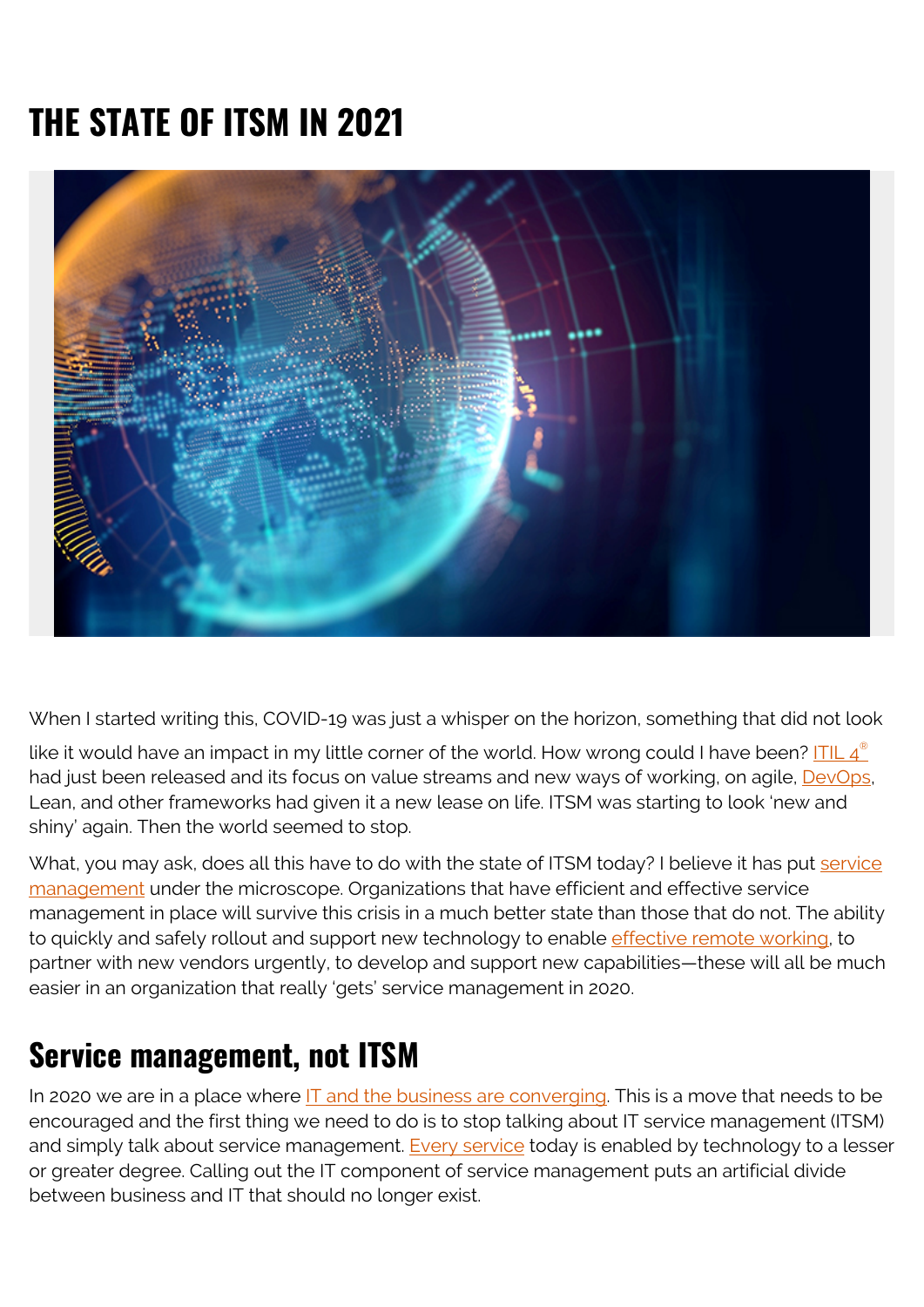Every business team will have its own technology expertise, people who have a deep knowledge of how technology enables what they do. That is not to say that we do not need dedicated IT resources. But, just as those working primarily in the business need to have technical savvy, anyone who works in the specialized technology arm of the organization needs to have comprehensive business knowledge. They must understand how what they do enables business value to be achieved.

This connection to the business mission and values is the force behind the biggest change in service management we have seen over the past 10 years and this is what is shaping the state of ITSM in 2020. Delivering business value rather than technology solutions is now our raison d'être.



**Traditional ITSM Delivering technology** solutions

**Service management** in 2020s Delivering business value

## **ITIL 4 keeps pace with business value**

The release of ITIL 4 in 2019 recognized this change in focus, the concept of [the service value](https://blogs.bmc.com/blogs/itil-service-value-system/) [system \(SVS\)](https://blogs.bmc.com/blogs/itil-service-value-system/) maps the route from IT-enabled services to business value. While ITIL is not the only show in town, it is the most frequently adopted **ITSM** framework and, as such, it is intrinsically linked to the state of ITSM.

## **People before technology**

One of the key trends I am seeing in ITSM currently is that we are finally valuing [people over](https://blogs.bmc.com/blogs/people-process-technology/) [technology.](https://blogs.bmc.com/blogs/people-process-technology/) Rather than being focussed on the technology we are using, we are now starting to understand that devices, networks, and connectivity are not what really matters to the business. What does matter is what people are able to do with the technology. IT is a business enabler, not something that stands on its own. Technology is not successful unless it contributes to business value.

## **Flexible service management**

Service management has now transformed from the rigid processes of 25 years ago, to today's agile practices that are responsive to business needs. This seismic shift puts service management in a very healthy state for 2020 and beyond. The migration of service management practices to the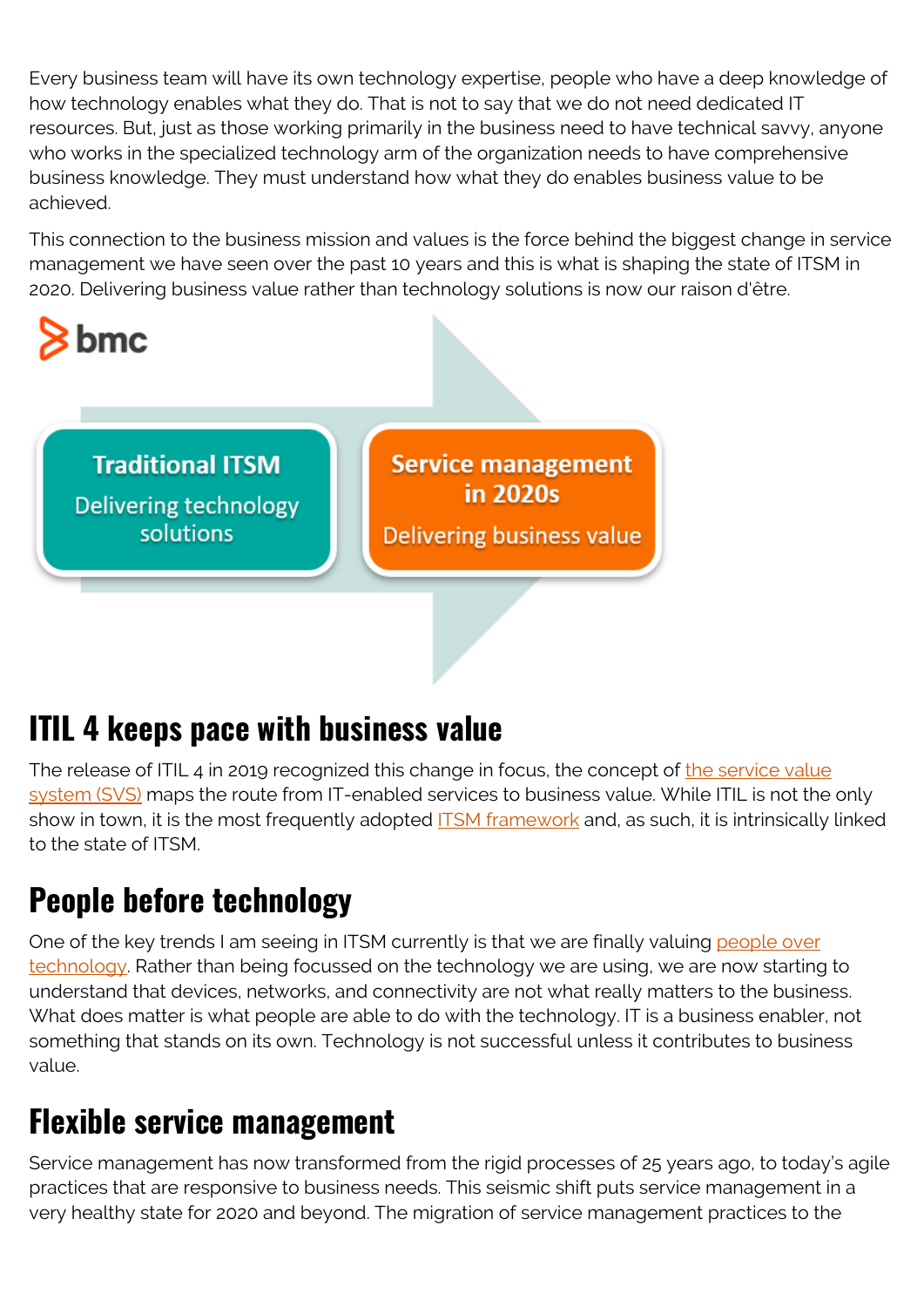enterprise, beyond IT, has greatly increased the value of traditional ITSM frameworks and provided further impetus to extend and improve practices.

The investments made globally in service management are being realised in 2020, while much of the world is in crisis mode, with a huge proportion of the workforce being moved to remote working. Businesses are seeing, firsthand and in a very visible way, exactly what effective service management can deliver.

The organization I am currently working with is not one that has traditionally embraced remote working, yet the COVID lockdown suddenly made this essential for survival. Bringing thousands of people on to a video collaboration platform within days could not have been achieved without service management practices. And—the success of this initiative did not go unnoticed by the wider organization.

### **ITSM is strong but pay attention**

So, what exactly is the state of ITSM in 2020? ITSM is healthy, continuing to grow in acceptance, and improving with the adoption of new principles and ways of working. Service management at a wider level is thriving and transforming organizations at all levels.

There are some key areas that can be singled out for mention. These are the areas that we need to pay attention to—they're making the biggest impacts to the way that service management functions in 2020:



#### **Artificial Intelligence (AI)**

Artificial intelligence is being embraced by organizations globally. While [AI powered service desks](https://blogs.bmc.com/blogs/aiops-itsm-service-desk/) are still not commonplace, there are more and more AI assisted operations appearing. A [report from](https://www.gartner.com/smarterwithgartner/chatbots-will-appeal-to-modern-workers/) [Gartner](https://www.gartner.com/smarterwithgartner/chatbots-will-appeal-to-modern-workers/) suggests that by 2022 over 70% of white collar workers will be interacting with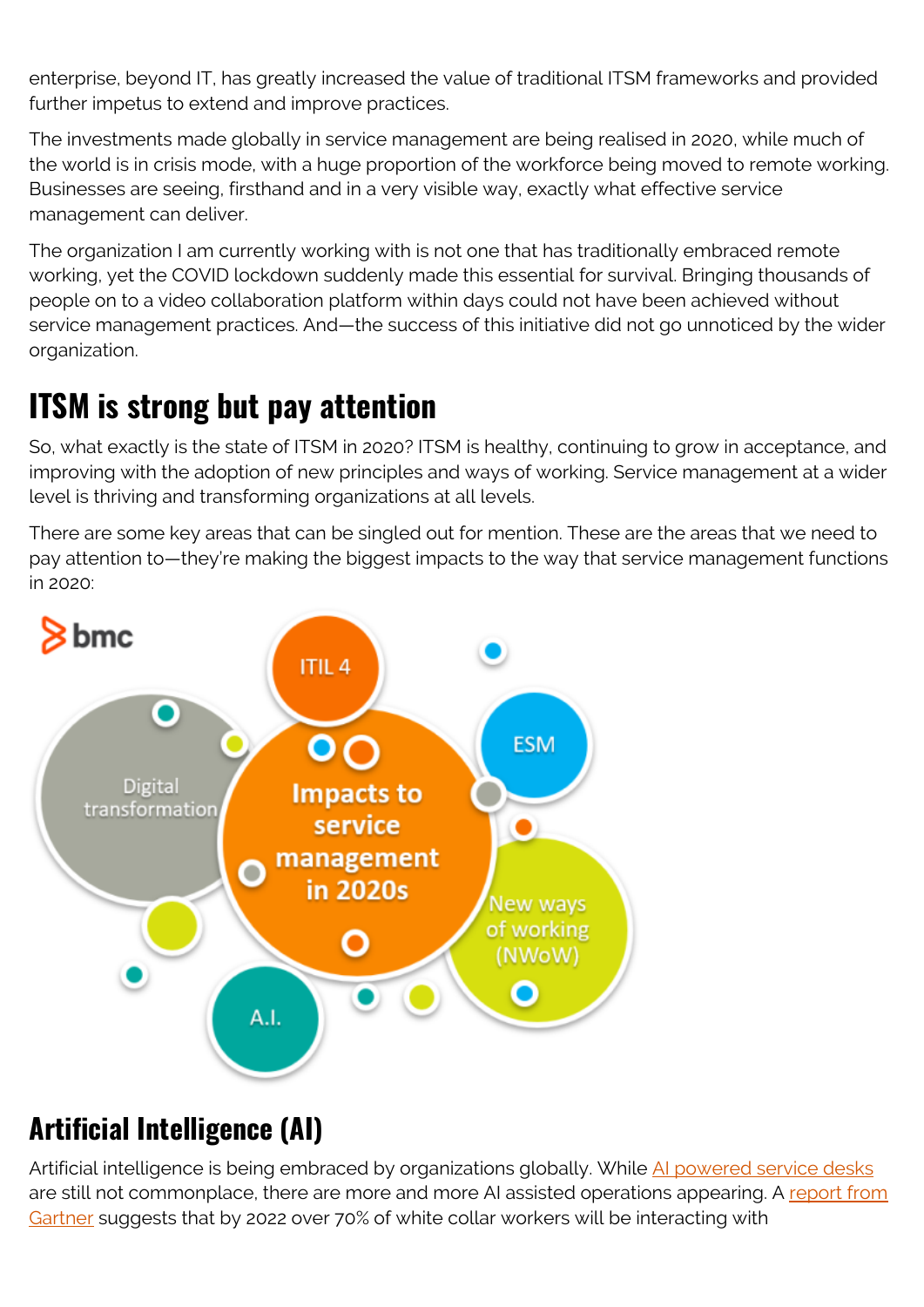conversational platforms on a daily basis.

#### **New ways of working (NWoW)**

Flexible and remote working is transformative. NWoW is giving people work-life balance and allowing them to be productive away from the office. Businesses that had already embraced NWoW moved into lockdown with barely a ripple, others had to sprint to catch up, some didn't make it.

There is still a lot of resistance. Boomers and GenX are apt to mistrust these new working conditions and doubt the ability of staff to maintain or even boost their productivity. Millennials shake their heads and wonder what all the fuss is about.

The bottom line? NWoW are not going away. This is a perfect case of adapt—or lose your best staff to a business that has.

#### **Digital transformation**

[Digital transformation](https://blogs.bmc.com/blogs/digital-transformation-success/) is not just about technology. While that is obviously a critical factor, it is also about cultural change that forces companies to question the status quo, to experiment, and to embrace failure. Digital transformation is fundamentally about integrating digital technology throughout the organization, into every facet of business delivery. It will change the way you interact with customers and produce business value.

#### **Enterprise service management (ESM)**

The success of ITIL and other service management frameworks has not gone unnoticed by the business outside of IT. Service management toolsets have pushed the boundaries beyond IT support and have been quickly adopted by departments such as HR and facilities management.

As [enterprise service management](https://blogs.bmc.com/blogs/enterprise-service-management/) takes hold, we see a move from separate toolset installations to shared toolsets, and then to shared service desks and shared processes. ESM is growing at a rapid rate and is driving the development of toolsets and frameworks.

# **ITIL 4**

According to a survey by **ITSM.Tools**, ITIL 4 adoption is strong. Over 50% of respondents to the survey indicated that they were either in the process of adopting parts of ITIL 4 or were planning to do so. The focus on business value in ITIL4 and its promotion of agile ways of working is increasing interest in the decades-old framework that has reinvented itself for the 2020s.

### **Service management transformed**

The future is bright for service management, whether looked at through an IT lens or a business focus. As we move into the new decade, we can expect to see transformational changes in our industry, and we need to be able to adapt and keep pace with these changes. But service management is not going away anytime soon.